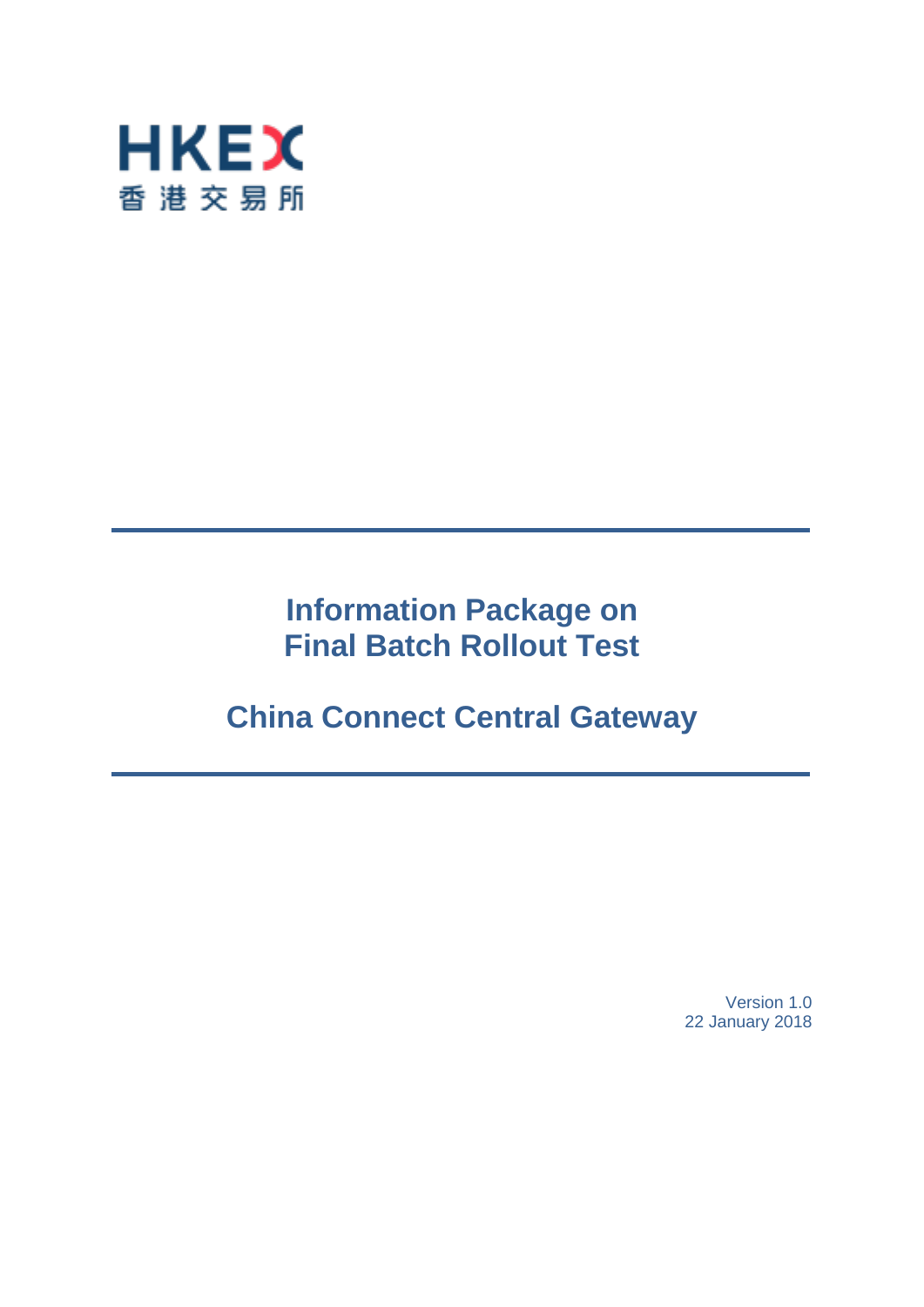# **IMPORTANT INFORMATION**

The information contained in this document is for general informational purposes only and does not constitute an offer, solicitation or recommendation to buy or sell any securities or to provide any investment advice or service of any kind. This document is not directed at, and is not intended for distribution to or use by, any person or entity in any jurisdiction or country where such distribution or use would be contrary to law or regulation or which would subject Hong Kong Exchanges and Clearing Limited ("**HKEX**"), The Stock Exchange of Hong Kong Limited ("**SEHK**"), Hong Kong Securities Clearing Company Limited ("**HKSCC**"), Shenzhen Stock Exchange ("**SZSE**"), Shanghai Stock Exchange ("**SSE**") and China Securities Depository and Clearing Corporation Limited ("**ChinaClear**") (together, the "**Entities**", each an "**Entity**"), or any of their affiliates, or any of the companies that they operate, to any registration requirement within such jurisdiction or country.

No section or clause in this document may be regarded as creating any obligation on the part of any of the Entities. Rights and obligations with regard to the trading, clearing and settlement of any securities effected on the SZSE, SSE and SEHK, including through the Shenzhen-Hong Kong Stock Connect or the Shanghai-Hong Kong Stock Connect (together "**Stock Connect**"), shall depend solely on the applicable rules of the relevant exchanges and clearing houses, as well as the applicable laws, rules and regulations of Mainland China and Hong Kong.

Although the information contained in this document is obtained or compiled from sources believed to be reliable, none of the Entities guarantee the accuracy, validity, timeliness or completeness of the information or data for any particular purpose, and the Entities and the companies that they operate shall not accept any responsibility for, or be liable for, errors, omissions or other inaccuracies in the information or for the consequences thereof. The information set out in this document is provided on an "as is" and "as available" basis and may be amended or changed in the course of implementation of Stock Connect. It is not a substitute for professional advice which takes account of your specific circumstances and nothing in this document constitutes legal advice. HKEX and its subsidiaries shall not be responsible or liable for any loss or damage, directly or indirectly, arising from the use of or reliance upon any information provided in this document.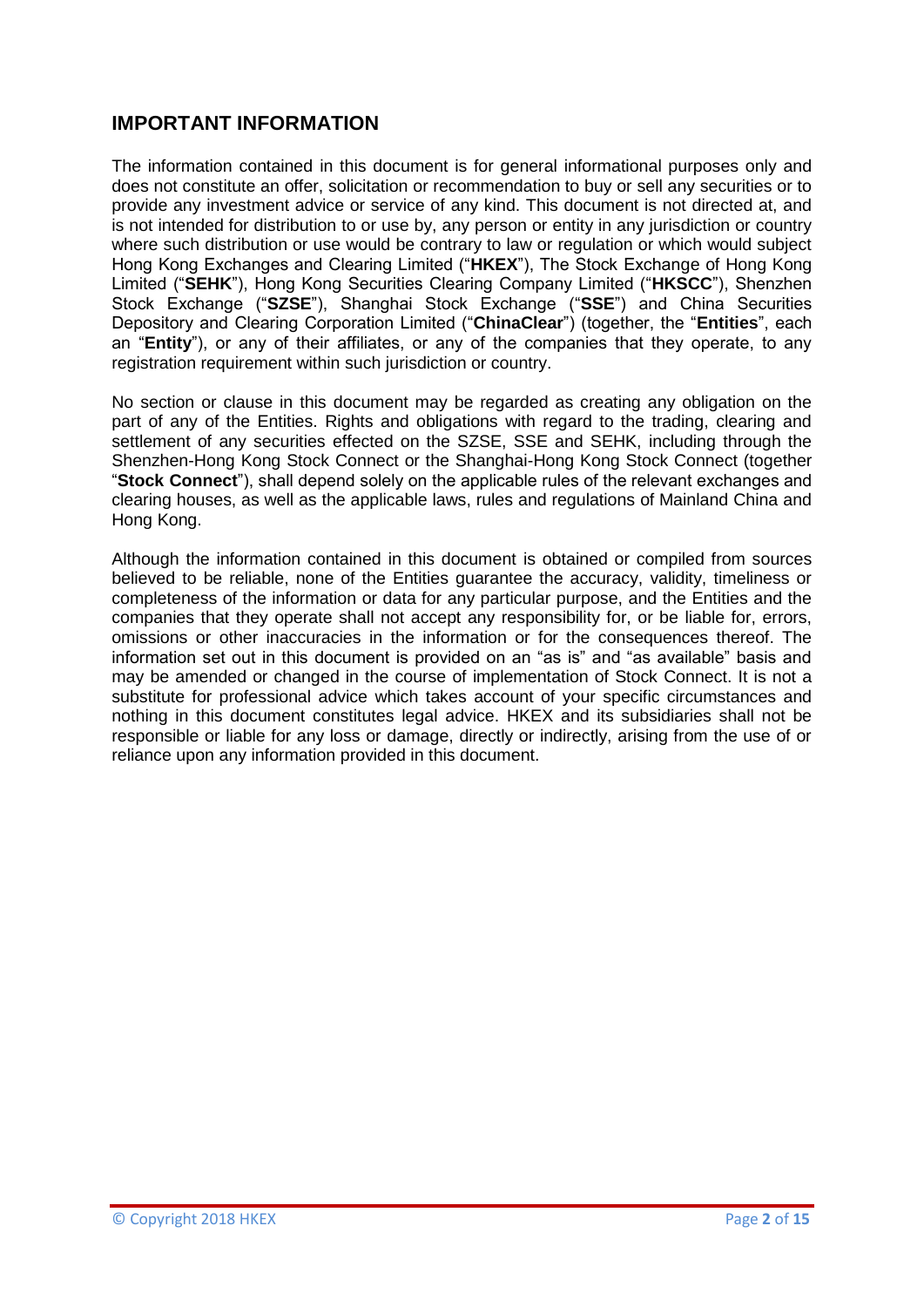# **Table of Contents**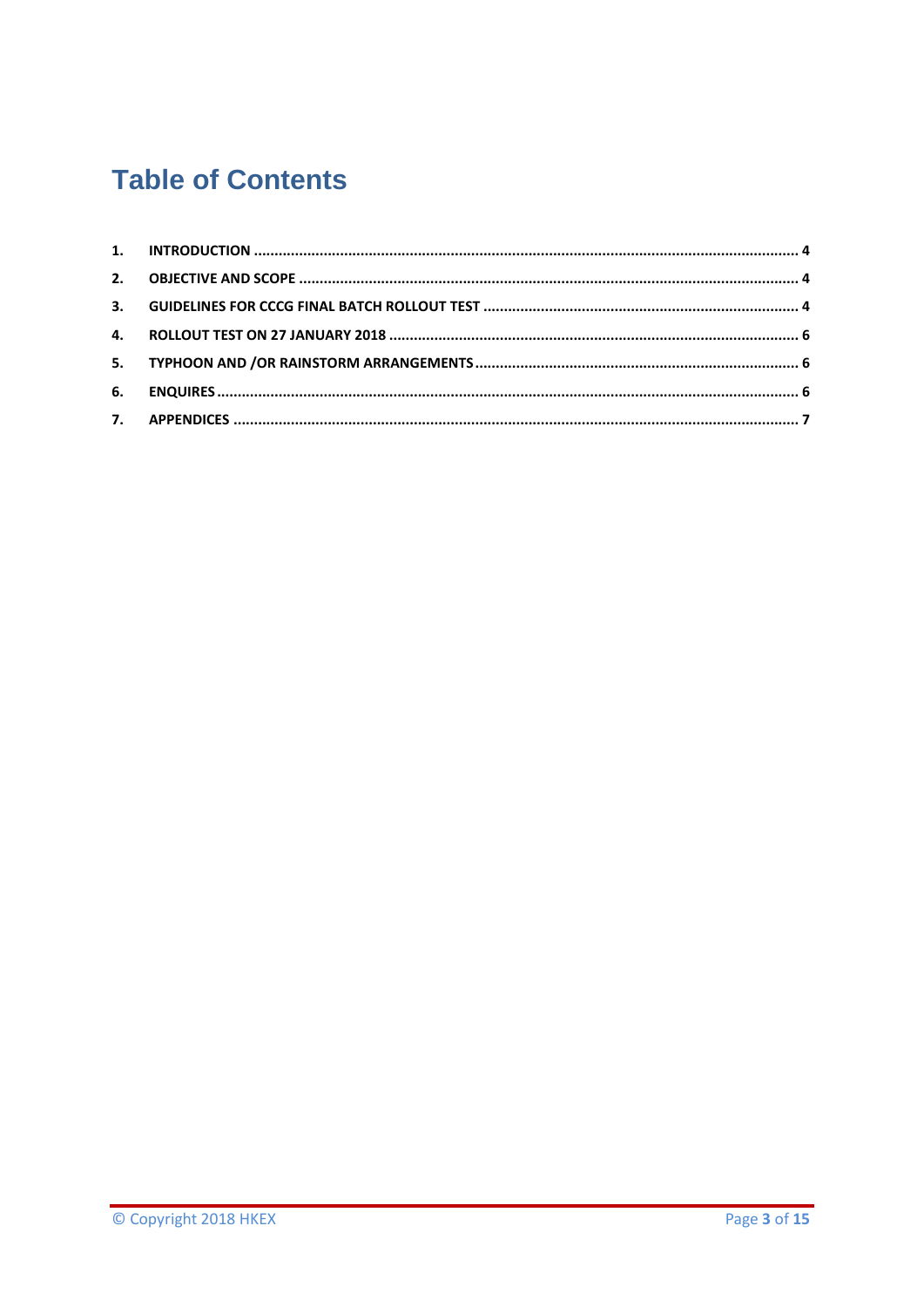### <span id="page-3-0"></span>**1. Introduction**

HKEX China Connect Central Gateway ("CCCG") is a new market access gateway which is implemented based on Orion Central Gateway ("OCG") model for HK Securities Market to provide a consistent interface to China Connect Exchange Participants ("CCEPs"). CCCG is used for connection between Broker Supplied System ("BSS") and China Stock Connect System ("CSC"), and order routing to mainland stock exchange(s). Through a phased migration, CCCG aims to replace the existing China Connect Open Gateway ("CCOG"). CCCG has been launched on 17 July 2017 successfully.

To facilitate a smooth transition from CCOG to CCCG, HKEX started additional Final Batch enrollment in November 2017. Simulator test and End-to-End test were subsequently organized for enrolled CCEPs using their BSS to verify that they have successfully implemented the interface protocol requirements and other system changes for using the CCCG. This document provides details on the final set of onboarding activities in which Final Batch CCCG users who have successfully completed the preparatory and conformance tests are required to participate should they wish to join CCCG Final Batch production launch.

## <span id="page-3-1"></span>**2. Objective and Scope**

The on-boarding activities in focus here comprise Rollout Test (RT) to be conducted on 27 January 2018 (Saturday) as listed below:

| <b>Test</b> | <b>Date</b>                   | Time               | <b>Objectives</b>                                                                                                                                                                                              |  |
|-------------|-------------------------------|--------------------|----------------------------------------------------------------------------------------------------------------------------------------------------------------------------------------------------------------|--|
| <b>RT</b>   | 27 <sup>th</sup> January 2018 | $09:15 -$<br>11:30 | 1. To enable CCEPs to test and ensure<br>setup from their side for<br>the<br>connecting to CCCG<br>production<br>infrastructure at HKEX primary site<br>via SDNet/2 and/or HSN circuits is in<br>proper order. |  |
|             |                               |                    | 2. To enable CCEPs to verify their<br>interface from BSS<br>CCCG<br>to<br>functions normally by performing<br>normal trading activities                                                                        |  |
|             |                               |                    | 3. To enable CCEPs to verify their BSS<br>throughput capacity and performance<br>using the CCCG sessions for trading                                                                                           |  |

Final batch CCCG users are required to participate in and satisfactorily complete the RT and return positive test result. They are then arranged to rollout of CCCG in production.

## <span id="page-3-2"></span>**3. Guidelines for CCCG Final Batch Rollout Test**

All enrolled Final Batch CCEPs are requested to make note of the following important points when they take part in the RT:

#### Before the RT

- a. CCEPs must complete the CCCG offline simulator test and end-to-end test to verify the readiness of their BSS software with positive result prior to participation in the RT.
- b. CCEPs should download the latest information package from the Technical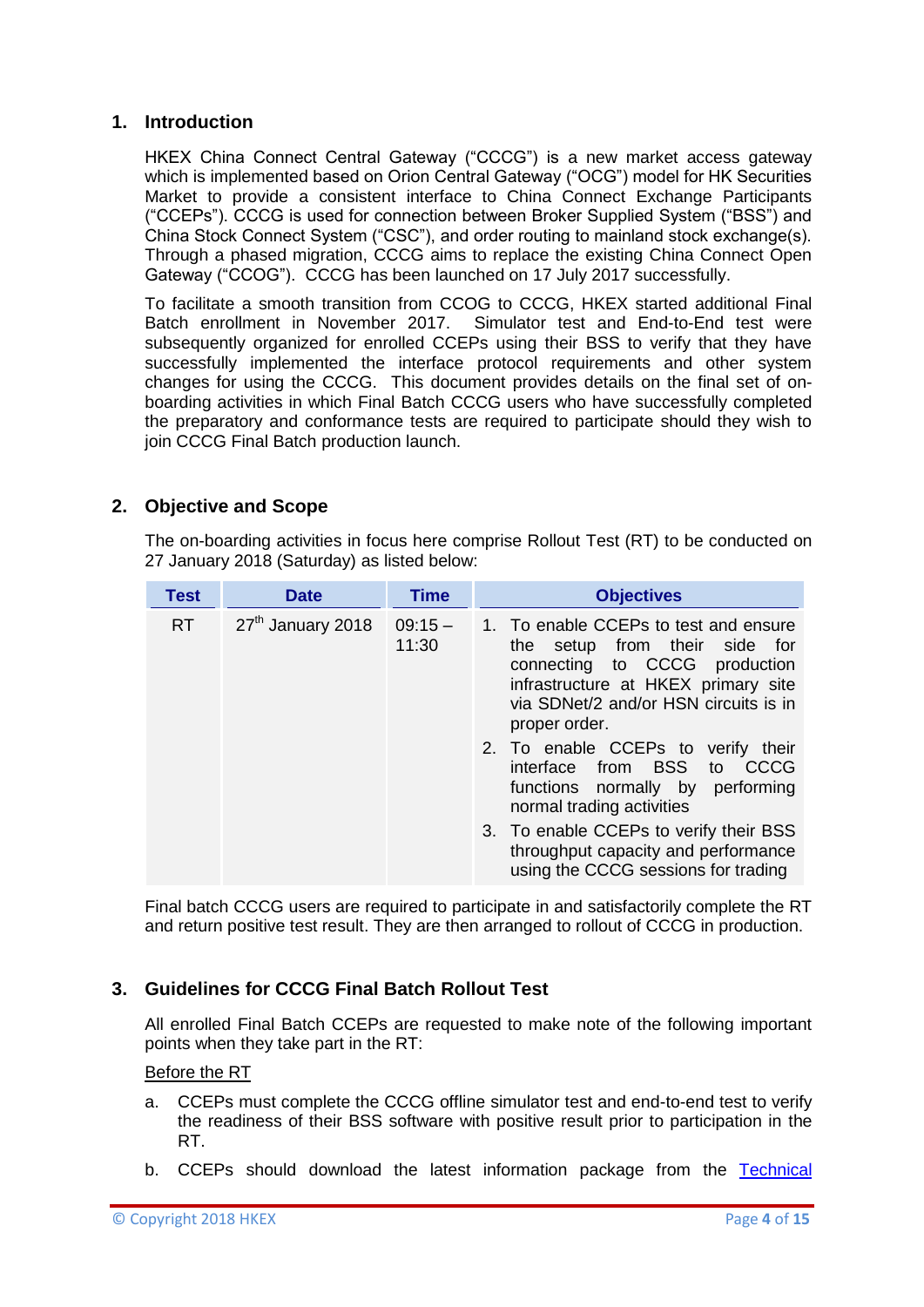[Documents](http://www.hkex.com.hk/mutual-market/stock-connect/reference-materials/technical-documents?sc_lang=en) section at **HKEX** mutual market website prior to conducting the RT.

Testing Securities and Shareholdings

- c. Security Database to be used in the RT and shareholdings in SSE and SZSE eligible securities assigned to CCEPs for testing purpose are detailed in **Appendix C**.
- d. CCEPs who rely on market data vendors for providing price updates should liaise with their respective market data vendors for providing the services during the RT. It should be noted that HKEX Orion Market Data Platform – China Connect (Securities) (OMD-CC) will also operate during the RT.
- e. Real-time price data of Northbound ("NB") test securities will be available from the Market Data Portal after market open till market close during the RT. URL of the portal is:<http://203.78.5.160/MDP>

During / After the RT

- f. **ALL** the applied CCCG and China Connect Drop-Copy sessions will be turned on in the RT. CCOGs will also be turned on if EPs still have throttle and broker number assigned to CCOGs after transferring throttle to CCCG sessions. CCEPs should disconnect their BSS from CCOG if such BSS will not participate in RT.
- g. CCEPs must ensure that the correct version of BSS software be activated before connecting to CSC. After the RT, CCEPs must ensure that fallback of BSS software and/or back-office systems(s), where applicable, to current production version is successfully completed so that there is no interruption to their trading activities on the following trading day. CCEPs are reminded to back up their BSS production databases before the RT so that the database can be restored after the test to safeguard data integrity for the following trading day.
- h. CCEPs must sign on **ALL** subscribed CCCG session(s) and China Connect Drop-Copy session(s) by using the assigned Comp ID and testing password "Ab123456".
- i. CCEPs participating in Shenzhen-Hong Kong and Shanghai-Hong Kong Stock Connect are required to input orders for SZSE & SSE securities via their applied CCCG session(s).
- j. CCEPs implementing/supporting short selling function must input at least 1 short selling order for each of Shenzhen and Shanghai market.
- k. CCEPs implementing/supporting pre-trade checking function for institutional investor ID (II ID) must input at least 1 II ID sell order for each of Shenzhen and Shanghai market. Buy order is optional.

CCEPs already rolled out pre-trade checking function for II ID, please use the II ID opened at or before 25 January 2018.

CCEPs supported but not yet rolled out pre-trade checking function for II ID, dummy II ID will be separately issued to the relevant CCEPs.

- l. After completion of RT, CCEPs must return the feedback form of the RT to HKEX on or before the specified date.
- m. Two 5-minute Volume Test sessions are scheduled in the RT to assist CCEPs using CCCG session in verifying their system throughput capacity and performance.
- n. CCEPs trading through CCCG sessions should monitor the performance of their systems during the volume test sessions to see whether there is any issue with their BSS, especially in handling maximum entitled throughput capacity.
- o. Check orders and / or trades received from the China Connect Drop-Copy session applied.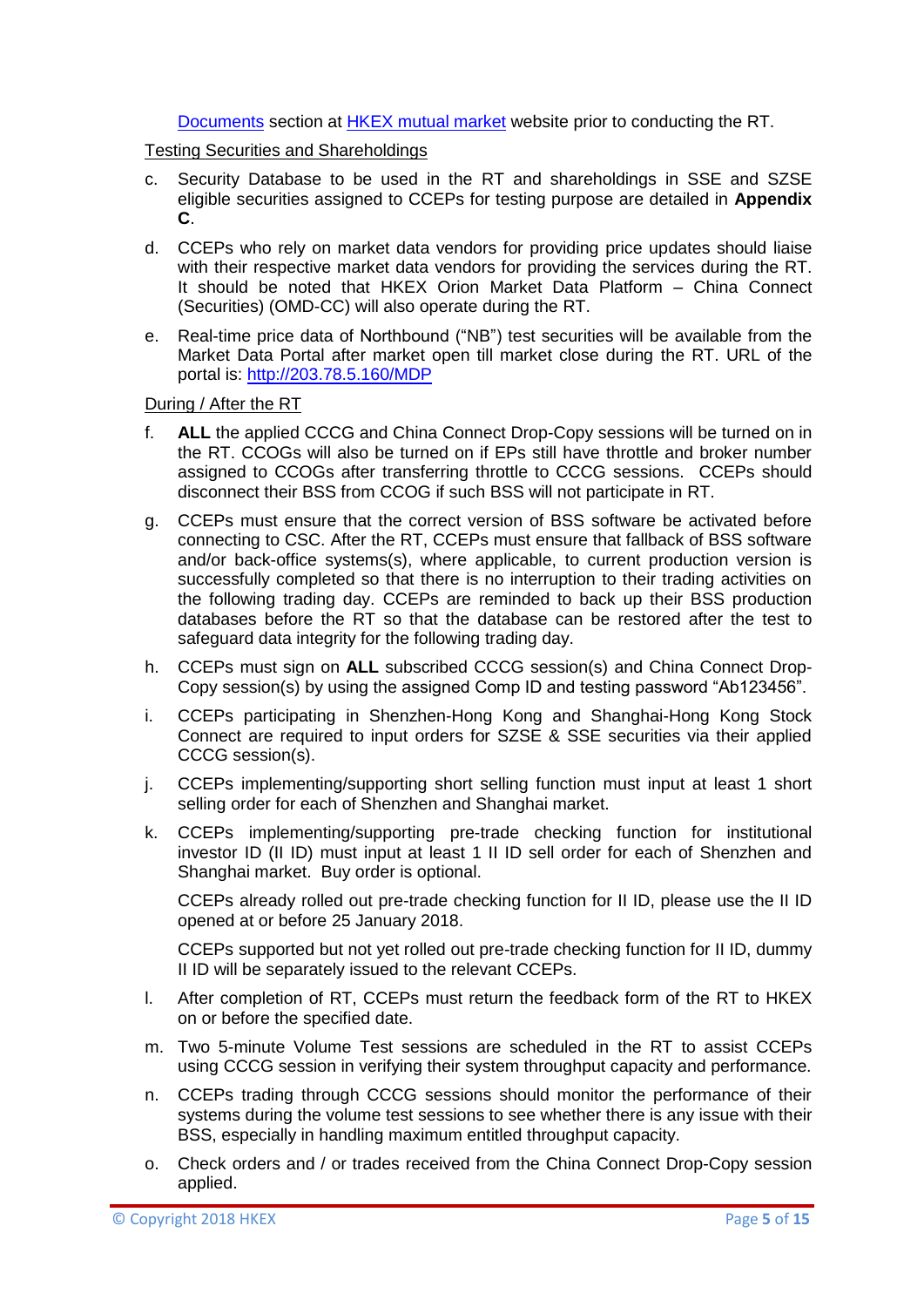p. Trade file will be available for download from the nominated folder, specially designated for testing, through the [Electronic Communication Platform](https://www.ecp.hkex.com.hk/logon.aspx) (ECP).

## <span id="page-5-0"></span>**4. Rollout Test on 27 January 2018**

Below is the timetable for reference:

| Time                             | <b>Session</b>                                                                                   |
|----------------------------------|--------------------------------------------------------------------------------------------------|
| $09:10^{Note1} - 09:25$          | <b>Opening Call Auction</b>                                                                      |
| $09:25^{Note1} - 10:31$          | Morning Continuous Auction (including one 5-minute Volume<br>Test session starting from 10:00)   |
| $10:34^{ \text{ Note1}} - 11:31$ | Afternoon Continuous Auction (including one 5-minute Volume<br>Test session starting from 10:45) |
| 11:35                            | Day Close                                                                                        |

#### Note 1

*CSC will start to accept China Connect orders few minute(s) before the commencement of trading session(s) of SSE and SZSE. However, the CSC, SSE and SZSE will only process China Connect orders input when the Opening Call Auction Session commences at 9:15 or Morning Continuous Auction Session commences at 9:30 or when the Afternoon Continuous Auction Session commences at 10:35 according to SSE/SZSE timetable.*

### <span id="page-5-1"></span>**5. Typhoon and /or Rainstorm Arrangements**

CCEPs are requested to note the following arrangement should typhoon or rainstorm be encountered on the day of RT.

- a. In case Typhoon Signal No. 8 or above and / or Black Rainstorm Warning is issued or continues to be issued anytime from 7:00am to 9:00am, the activity of the day will be cancelled and will not be resumed for the rest of the day.
- b. In case Typhoon Signal No. 8 or above is issued after 9:00am, the activity of the day will be terminated 15 minutes thereafter.
- c. In case Black Rainstorm Warning is issued after 9:00am, the activity of the day will continue until completion.

In any case, all participating CCEPs should complete the appropriate day-end works including file/database backup and restoration, system restoration/fallback and so on to ensure there will be no interruption on the next trading day.

## <span id="page-5-2"></span>**6. Enquires**

For queries and/or further clarification on the CCCG RT, please contact us by e-mail to [ams3info@hkex.com.hk.](mailto:ams3info@hkex.com.hk)

Alternately, you may contact HKEX by phone at the following numbers:

- Participant General Enquiry Hotline at 2840-3626 for general issue
- BSS Support Team at 2840-3351 for technical enquiry
- HKEX-IS Team at 2211-6558 for OMD-CC enquiry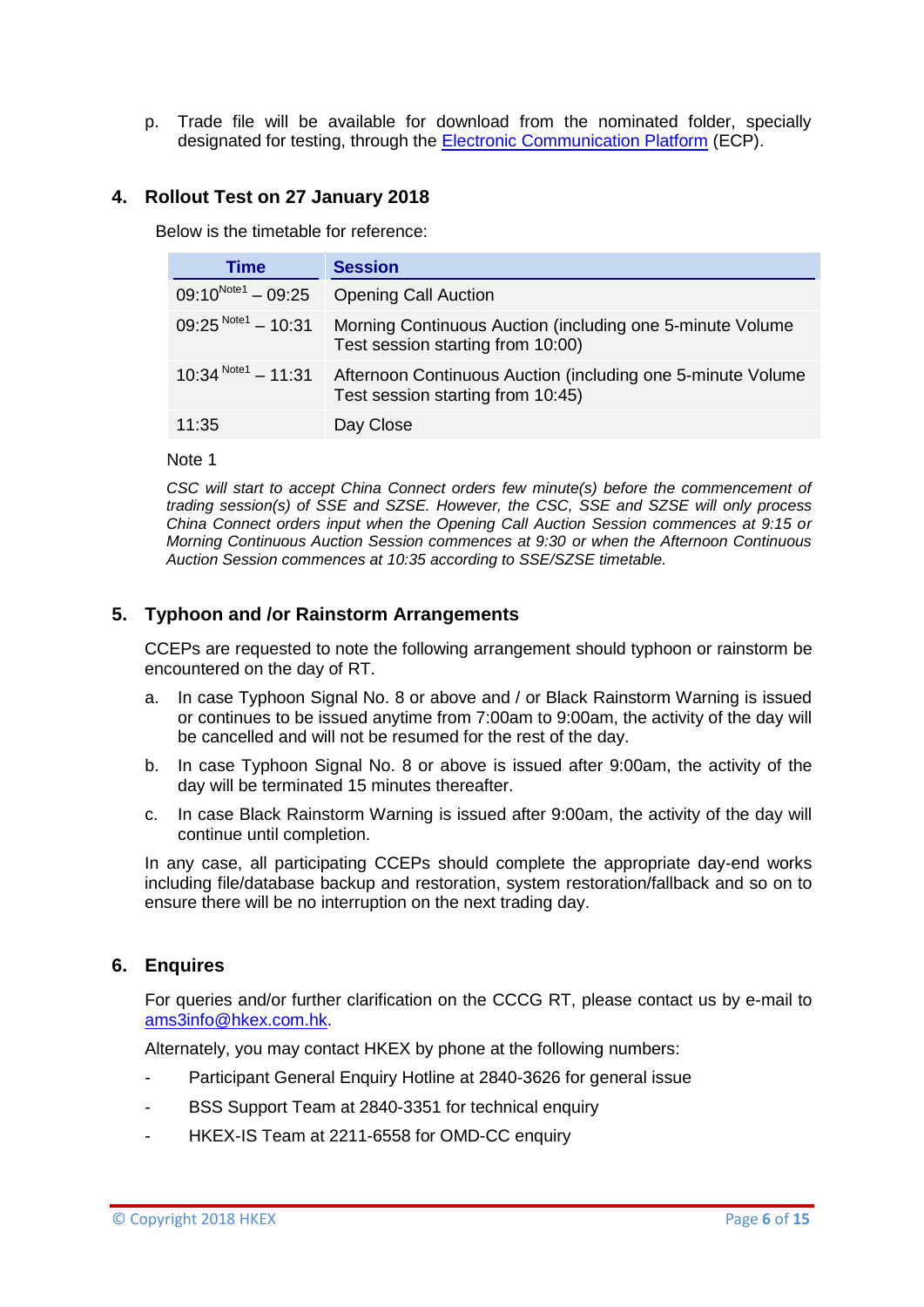# <span id="page-6-0"></span>**7. Appendices**

**Appendix A Activity Rundown for Final Batch CCCG Rollout Test**

- **Appendix B Feedback Form**
- **Appendix C Testing Stocks and Stock Balances**
- **Appendix D Notes on Order Input**
- **Appendix E Privacy Policy Statement**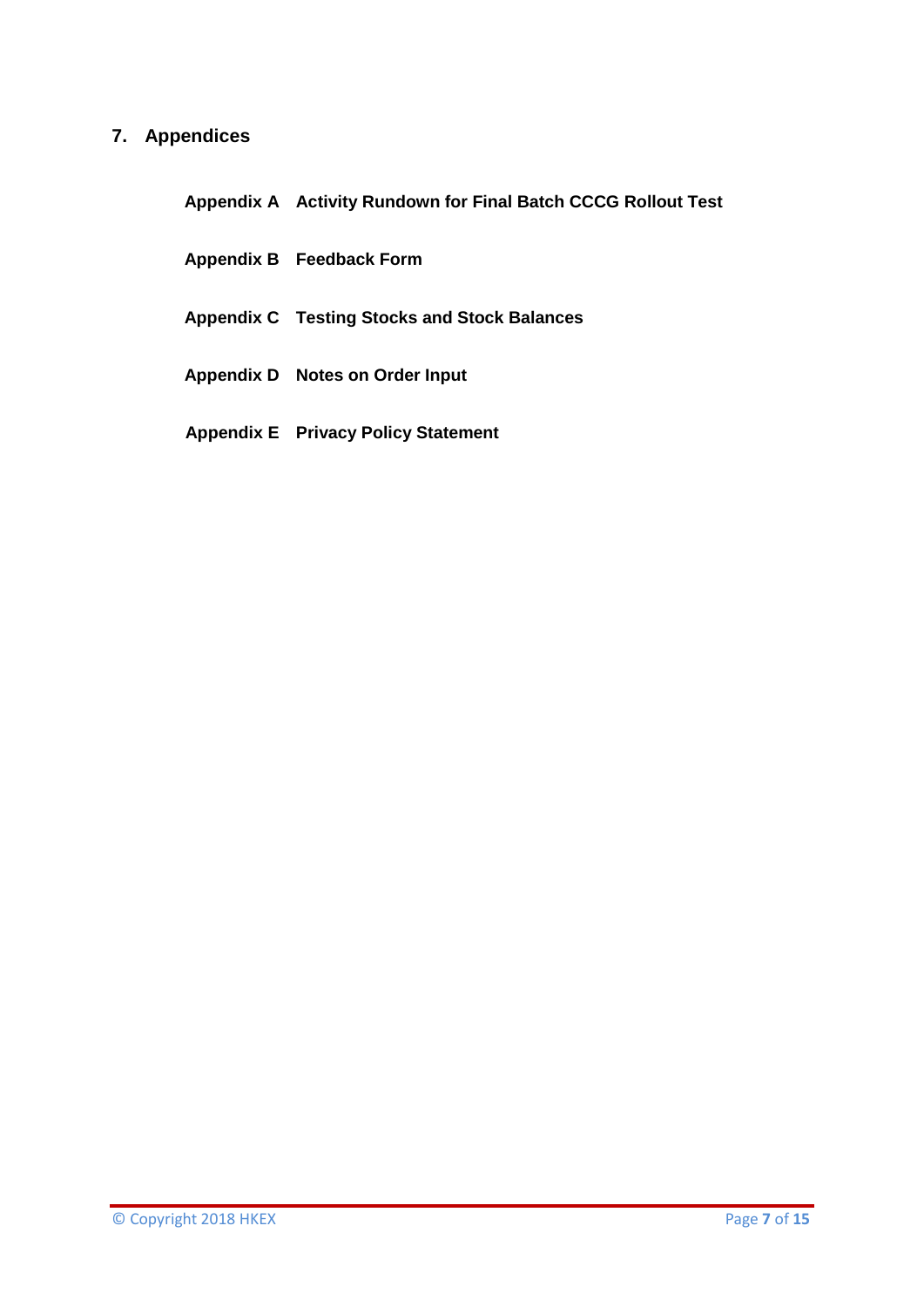

# **Activity Rundown for Final Batch CCCG Rollout Test on 27 January 2018**

| <b>Time</b>                                      | <b>Activities of CSC (Northbound Trading)</b>                                                                                                                                                                                                                                                                                 |  |  |  |  |
|--------------------------------------------------|-------------------------------------------------------------------------------------------------------------------------------------------------------------------------------------------------------------------------------------------------------------------------------------------------------------------------------|--|--|--|--|
| Friday (26 January 2018)                         |                                                                                                                                                                                                                                                                                                                               |  |  |  |  |
| After 17:00                                      | $\Box$ For all CCCG/BSS sessions, ensure change, if any, to network configuration<br>is properly completed                                                                                                                                                                                                                    |  |  |  |  |
|                                                  | Ensure all CCCG/BSS components and CCOG/BSS components (including<br>⊔.<br>network routers & CCOG servers) are powered on after trading hours                                                                                                                                                                                 |  |  |  |  |
|                                                  | Ensure the production database of in-house / back-office systems are<br>u.<br>properly backed-up                                                                                                                                                                                                                              |  |  |  |  |
|                                                  | $\Box$ For those BSS which are not going to participate in the test, ensure that each<br>of these BSS is not connected to the CCOG, to avoid receiving the testing<br>data.                                                                                                                                                   |  |  |  |  |
|                                                  | $\Box$ For all existing production BSS, please do not input any next day requests<br>after trading hours on Friday (i.e., requests intended for submission to CSC<br>on the following trading day, since next day requests will be submitted to CSC<br>during the RT and will not be available on the following trading day). |  |  |  |  |
| <b>Saturday (27 January 2018)</b>                |                                                                                                                                                                                                                                                                                                                               |  |  |  |  |
| Before 09:00                                     | <b>Logon to CSC Host</b>                                                                                                                                                                                                                                                                                                      |  |  |  |  |
|                                                  | For CCCG and China Connect Drop-Copy Sessions:                                                                                                                                                                                                                                                                                |  |  |  |  |
|                                                  | Connect to ALL applied CCCG and China Connect Drop-Copy Sessions,<br>u.<br>logon ALL the applied sessions by using the assigned Comp ID and testing<br>password "Ab123456".                                                                                                                                                   |  |  |  |  |
|                                                  | For CCOG/BSS :                                                                                                                                                                                                                                                                                                                |  |  |  |  |
|                                                  | $\Box$ Perform trading system logon by using production trader ID and testing<br>password "123456".                                                                                                                                                                                                                           |  |  |  |  |
| <b>Opening Call Auction</b>                      |                                                                                                                                                                                                                                                                                                                               |  |  |  |  |
| $09:10 -$                                        | $\Box$<br>The opening call auction session of SSE/SZSE will run from 09:15 - 09:25<br>$\Box$<br>Simulate real-life trading activities (in terms of order input, pattern and volume)                                                                                                                                           |  |  |  |  |
| and refer to Appendix D for Notes on Order Input |                                                                                                                                                                                                                                                                                                                               |  |  |  |  |
|                                                  | $\Box$<br>Take note of the saleable quantities of eligible stocks on hand with reference<br>to Appendix C                                                                                                                                                                                                                     |  |  |  |  |
|                                                  | Note:                                                                                                                                                                                                                                                                                                                         |  |  |  |  |
|                                                  | CSC will start to accept China Connect orders from 9:10. However, these orders<br>will only be processed according to the timetable of SSE/SZSE.                                                                                                                                                                              |  |  |  |  |
| <b>Morning Continuous Auction Session</b>        |                                                                                                                                                                                                                                                                                                                               |  |  |  |  |
| $09:30 -$                                        | The continuous auction session of SSE/SZSE will run from 09:30 - 10:30<br>ப                                                                                                                                                                                                                                                   |  |  |  |  |
|                                                  | ❏<br>Simulate real-life trading activities (in terms of order input, pattern and volume)<br>and refer to Appendix D for Notes on Order Input                                                                                                                                                                                  |  |  |  |  |
|                                                  | ❏<br>Take note the saleable quantities of eligible stock on hand                                                                                                                                                                                                                                                              |  |  |  |  |
|                                                  | CCEPs implement/support short selling function<br>$\Box$ Input at least 1 short selling order for SZSE security and 1 short selling order for<br><b>SSE</b> security                                                                                                                                                          |  |  |  |  |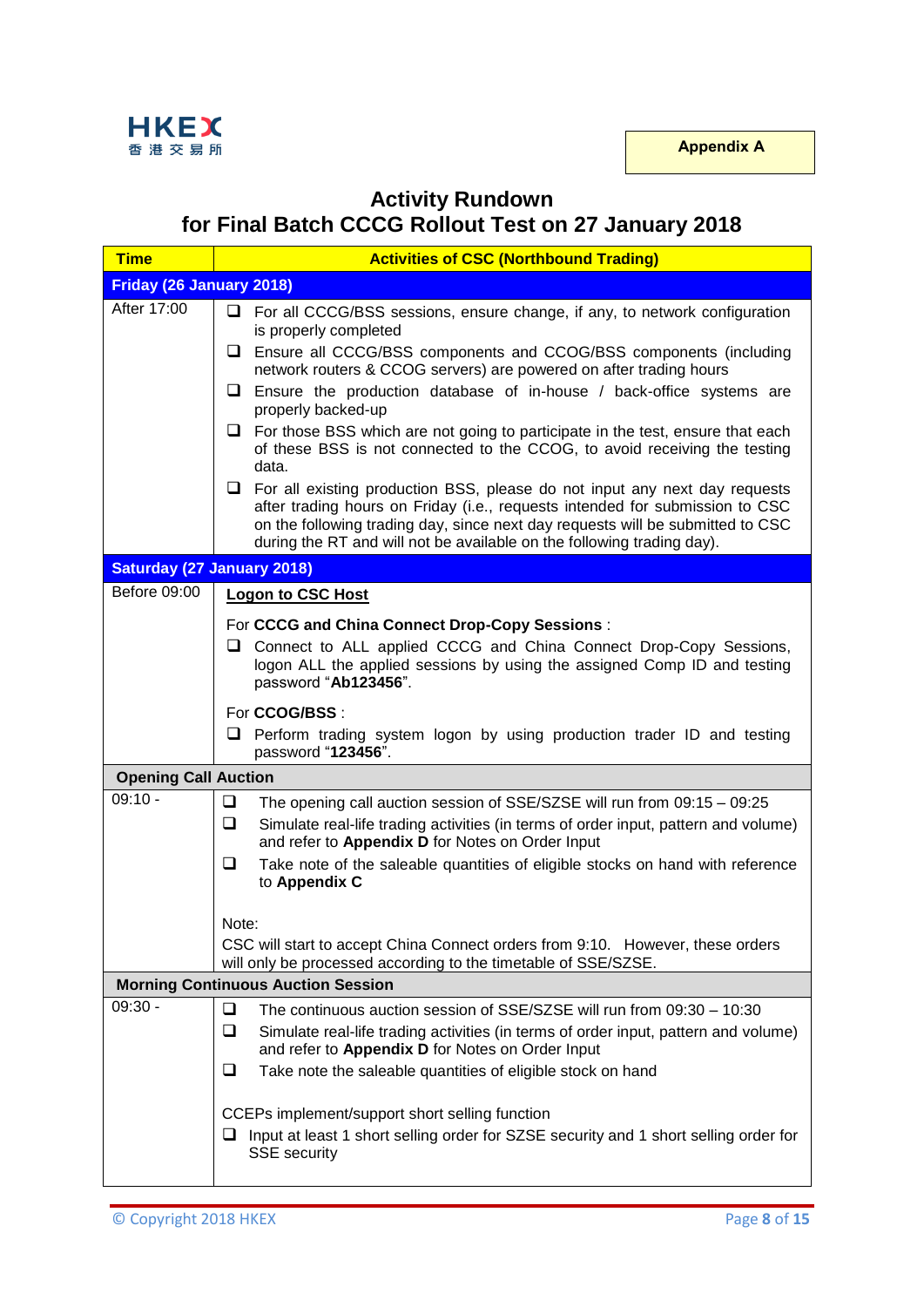|                                                  | CCEPs implement/support Pre-trade checking for institutional investor function                                                                             |  |  |  |  |
|--------------------------------------------------|------------------------------------------------------------------------------------------------------------------------------------------------------------|--|--|--|--|
|                                                  | Input at least 1 sell order for SZSE security and 1 sell order for SSE security<br>⊔<br>with II ID. For buy order, input of IIID is optional.              |  |  |  |  |
|                                                  |                                                                                                                                                            |  |  |  |  |
|                                                  | Note:                                                                                                                                                      |  |  |  |  |
|                                                  | $\Box$<br>CSC will accept China Connect orders from 9:25 to 10:31. However, these<br>orders will only be processed according to the timetable of SSE/ SZSE |  |  |  |  |
| <b>First Volume Test Session</b>                 |                                                                                                                                                            |  |  |  |  |
| $10:00 -$<br>10:05                               | ❏<br>Input orders using all the throttles available for the CCCG session and CCOG<br>for the entire 5 minutes.                                             |  |  |  |  |
|                                                  | ❏<br>CCEPs should report immediately any irregularities identified during the<br>Volume Test Session to HKEX.                                              |  |  |  |  |
| <b>Exchange</b><br><b>Intervention</b>           | 10:31                                                                                                                                                      |  |  |  |  |
| <b>Close</b>                                     | 10:32                                                                                                                                                      |  |  |  |  |
|                                                  | <b>Afternoon Continuous Auction Session</b>                                                                                                                |  |  |  |  |
| $10:35 -$                                        | SSE:                                                                                                                                                       |  |  |  |  |
|                                                  | $\Box$<br>The continuous auction session of SSE will run from $10:35 - 11:30$                                                                              |  |  |  |  |
|                                                  | SZSE:                                                                                                                                                      |  |  |  |  |
|                                                  | $\Box$<br>The continuous auction session of SZSE will run from 10:35 - 11:27                                                                               |  |  |  |  |
|                                                  | ❏<br>Closing Call Auction will run from 11:27 - 11:30                                                                                                      |  |  |  |  |
|                                                  | <b>SSE/SZSE:</b>                                                                                                                                           |  |  |  |  |
|                                                  | ⊔<br>Simulate real-life trading activities (in terms of order input, pattern and volume)                                                                   |  |  |  |  |
| and refer to Appendix D for Notes on Order Input |                                                                                                                                                            |  |  |  |  |
|                                                  | ❏<br>Take note the saleable quantities of eligible stock on hand                                                                                           |  |  |  |  |
|                                                  | Note:                                                                                                                                                      |  |  |  |  |
|                                                  | ❏<br>CSC will start accept China Connect orders from 10:34 to 11:31. However,                                                                              |  |  |  |  |
|                                                  | these orders will only be processed according to the timetable of SSE/ SZSE.                                                                               |  |  |  |  |
|                                                  | SZSE will conduct an internal testing, tentatively from 11:00 to 11:05, no<br>ப                                                                            |  |  |  |  |
|                                                  | market data will be received and no new order will be accepted by CSC. In                                                                                  |  |  |  |  |
|                                                  | this regard, CCEPs are advised to avoid conducting testing with SZSE during<br>the above-mentioned time period.                                            |  |  |  |  |
|                                                  | <b>Second Volume Test Session</b>                                                                                                                          |  |  |  |  |
| $10:45 -$<br>10:50                               | ❏<br>Same as First Volume Test Session.                                                                                                                    |  |  |  |  |
| <b>Exchange</b><br><b>Intervention</b>           | 11:31                                                                                                                                                      |  |  |  |  |
| Day Close                                        | 11:35                                                                                                                                                      |  |  |  |  |
| $11:35 -$                                        | For CCCG and China Connect Drop-Copy Sessions:                                                                                                             |  |  |  |  |
|                                                  | Logout and terminate CCCG and China Connect Drop-Copy sessions<br>⊔                                                                                        |  |  |  |  |
|                                                  | Perform end-of-trading procedures, if any, to ensure database integrity<br>u                                                                               |  |  |  |  |
|                                                  | $\Box$ Clean up the transaction data (e.g. orders and trades) entered during this test<br>from BSS (if applicable)                                         |  |  |  |  |
|                                                  | For CCOG/BSS:                                                                                                                                              |  |  |  |  |
|                                                  | Perform any day-end processes to ensure database integrity<br>⊔.                                                                                           |  |  |  |  |
| Perform trader permanent sign off<br>u           |                                                                                                                                                            |  |  |  |  |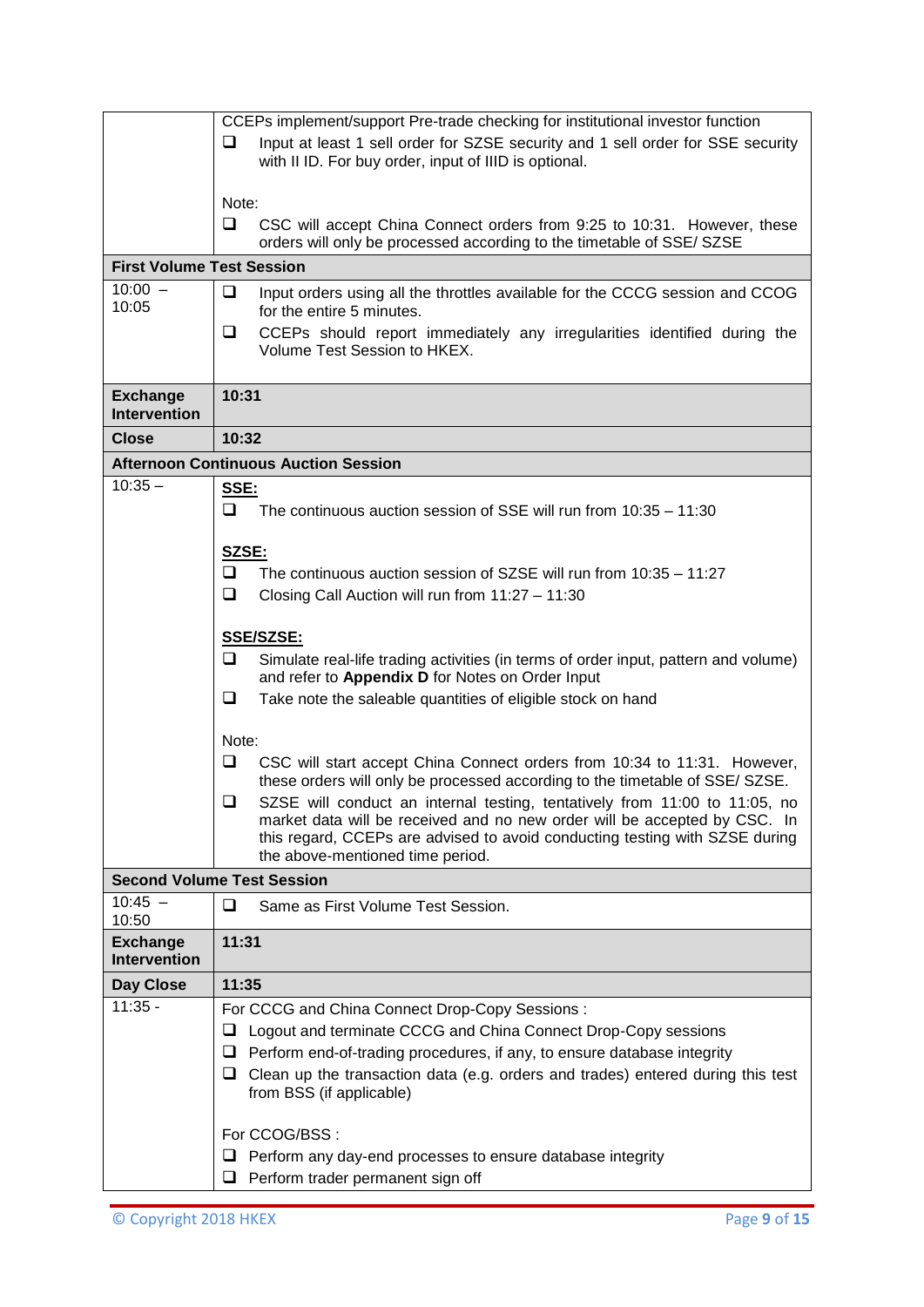|                                          | Clean up the transaction data (e.g. orders and trades) entered during this test<br>⊔<br>from BSS (if applicable)<br>$\Box$ After the RT, CCEPs are also reminded to clean up the next day requests, if<br>any, to ensure that these testing orders will not be carried forward to the<br>production on the following trading day<br>Leave all CCOG/BSS and CCCG/BSS components powered-on throughout the<br>⊔ |  |  |  |
|------------------------------------------|---------------------------------------------------------------------------------------------------------------------------------------------------------------------------------------------------------------------------------------------------------------------------------------------------------------------------------------------------------------------------------------------------------------|--|--|--|
|                                          | weekend.                                                                                                                                                                                                                                                                                                                                                                                                      |  |  |  |
|                                          | <b>Download Day-end Trade File</b>                                                                                                                                                                                                                                                                                                                                                                            |  |  |  |
| $12:00 -$<br>14:00                       | Download the following file by using production user ID with "TO" user group (i.e.<br>user ID of MXXXXXTOXXX) and production password through Electronic<br>Communication Platform (ECP)<br>Trade file for SSE/SZSE (from 12:00) and check the accuracy of trade details<br>ப                                                                                                                                 |  |  |  |
| <b>Complete and Return Feedback Form</b> |                                                                                                                                                                                                                                                                                                                                                                                                               |  |  |  |
| Before 18:00,<br>29 January<br>2018      | Complete and return the Feedback Form (Appendix B) to HKEX by fax (Fax No.:<br>2521-7899 or 2868-5223) or by email to ams3info@hkex.com.hk.                                                                                                                                                                                                                                                                   |  |  |  |

*Note: CCEPs who do not follow the testing guidelines or conduct frivolous activities during the Rollout Test will be suspended from further participation in the Rollout Test without prior notice.*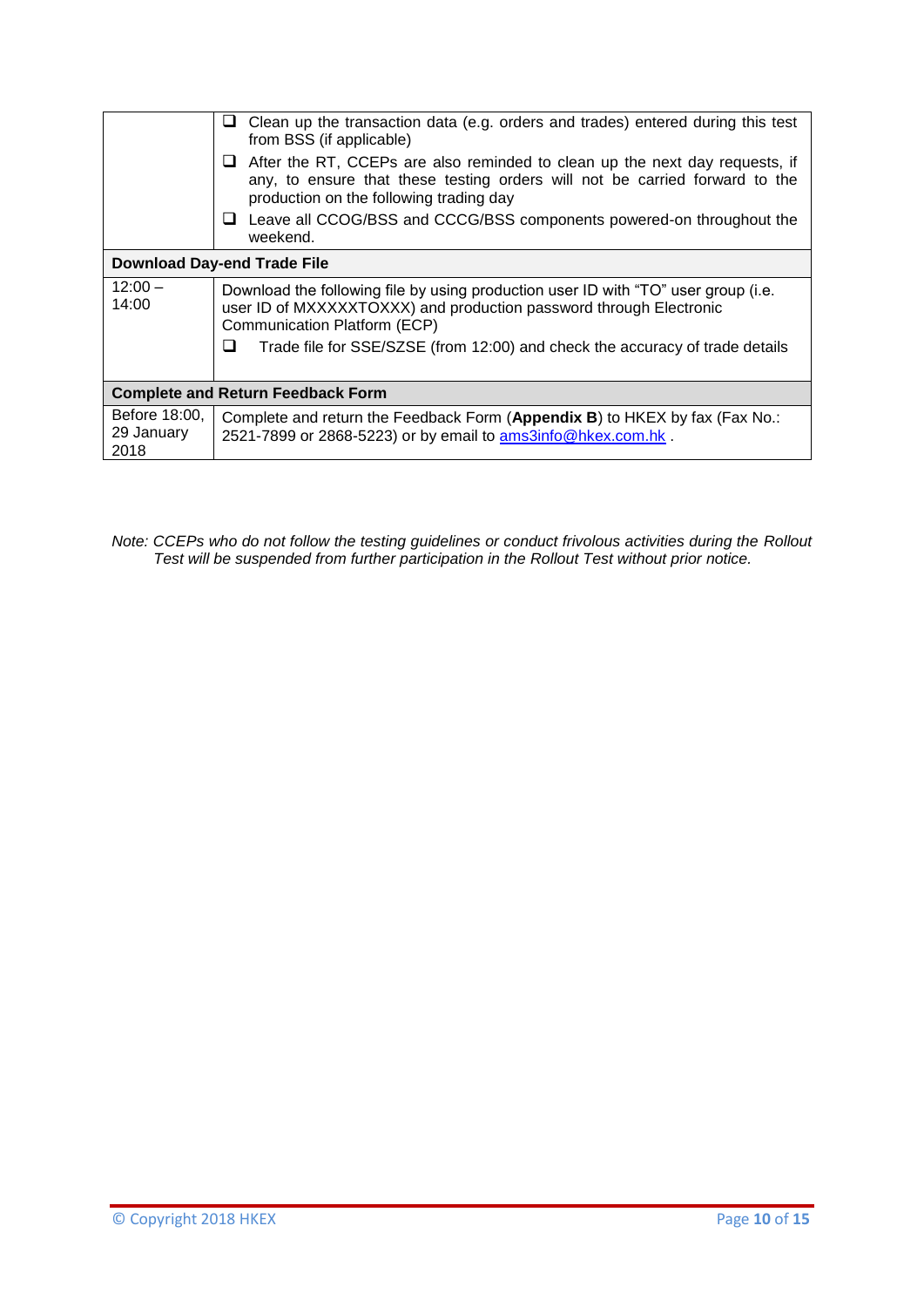

#### **Feedback Form for Final Batch CCCG Rollout Test on 27 January 2018 (RT)**

### **Notes :**

- 1. Please complete both Sections I and II of this form.
- 2. **Upon completion, please return the form to HKEX by Fax (fax nos.: 2521-7899 or 2868- 5223) or by Email to** [ams3info@hkex.com.hk](mailto:OrionCentralGateway@hkex.com.hk) **on or before 29 January 2018**
- 3. For enquiry, please contact our Participant General Enquiry Hotline at 2840-3626

#### **Section I Exchange Participant Information**

| <b>Participant Name</b> | Participant ID |  |
|-------------------------|----------------|--|
| <b>Contact Person</b>   | Contact No.    |  |

#### **Section II Exchange Participant Feedback** *(please tick the appropriate boxes)*

| 1. |                            | Did your CCCG trading session(s) encounter any unresolved connectivity or logon issues<br>during the Rollout Test?                                                                                                                                                                                            |  |  |  |
|----|----------------------------|---------------------------------------------------------------------------------------------------------------------------------------------------------------------------------------------------------------------------------------------------------------------------------------------------------------|--|--|--|
|    | $\Box$                     | <b>No</b>                                                                                                                                                                                                                                                                                                     |  |  |  |
|    | $\Box$                     | Yes, please specify:                                                                                                                                                                                                                                                                                          |  |  |  |
| 2. |                            | Did your trading session(s)/device(s) experience any system failure or interruption during<br>the Rollout Test?                                                                                                                                                                                               |  |  |  |
|    | $\Box$                     | <b>No</b>                                                                                                                                                                                                                                                                                                     |  |  |  |
|    | $\Box$                     | Yes, please specify:                                                                                                                                                                                                                                                                                          |  |  |  |
| 3. | <b>□</b><br>$\Box$         | Did your trading session(s)/device(s) experience any issue in receiving response for any<br>order transactions (especially during the Volume Test)?<br><b>No</b><br>Yes, please provide relevant details of the transactions (e.g. transaction time, stock<br>code, order price etc.,) for analysis by HKEX : |  |  |  |
| 4. | $\Box$<br>$\Box$<br>$\Box$ | Did your China Connect Drop-Copy session(s) encounter any unresolved connectivity or<br>logon issues during the Rollout Test?<br>Not applicable<br><b>No</b><br>Yes, please specify:                                                                                                                          |  |  |  |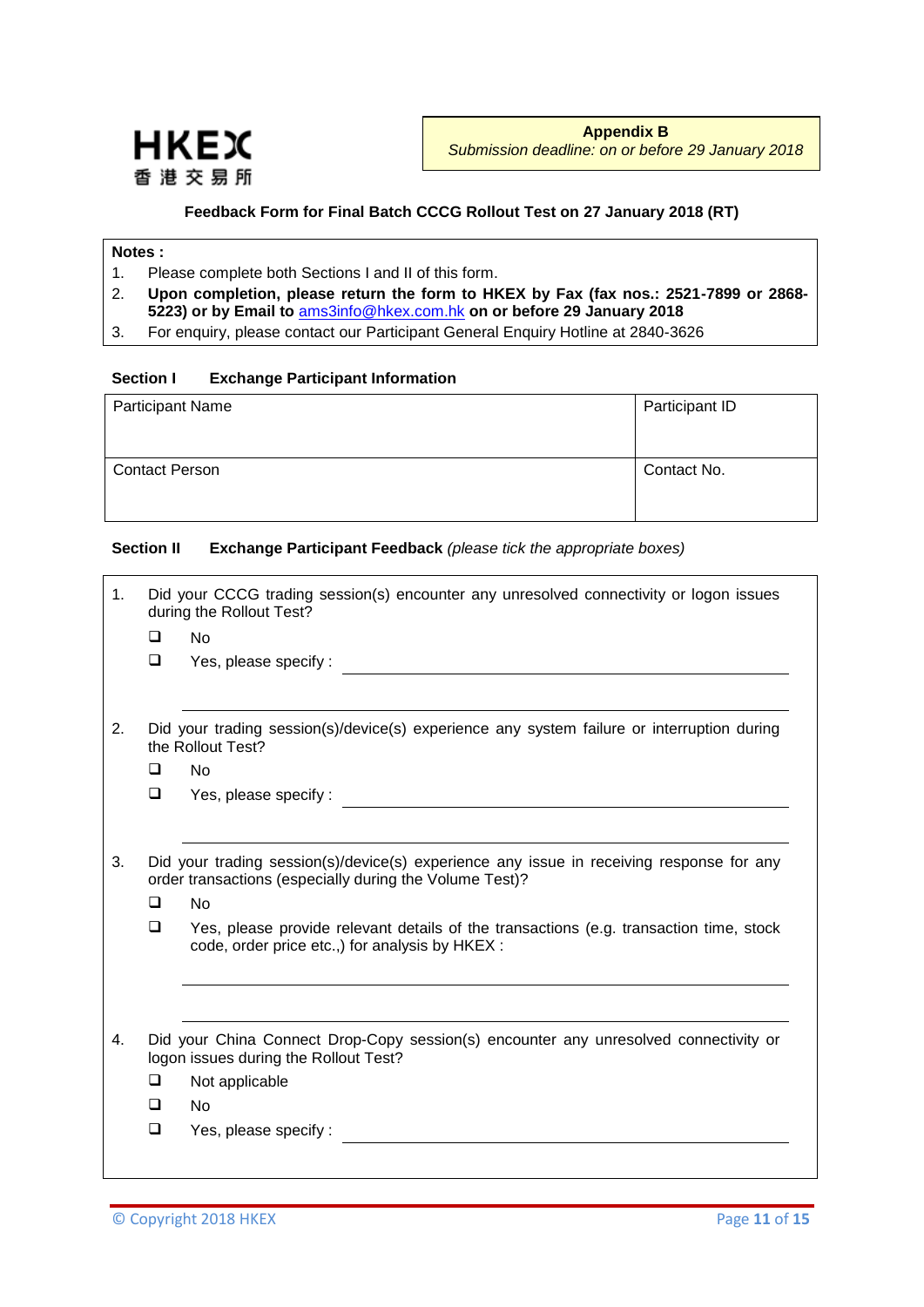| 5. | Did your China Connect Drop-Copy session(s) experience any system failure or interruption<br>during the Rollout Test?<br>❏<br>Not applicable<br><b>No</b><br>◻<br>❏<br>Yes, please specify:                       |
|----|-------------------------------------------------------------------------------------------------------------------------------------------------------------------------------------------------------------------|
| 6. | For HKEX Orion Market Data Platform - China Connect (Securities) (OMD-CC) subscribers:<br>Did you experience any issue in receiving OMD-CC data during the Rollout Test?<br>No.<br>◻<br>❏<br>Yes, please specify: |
| 7. | If you have further comments about the Rollout Test, please specify below:                                                                                                                                        |

*By signing below, we consent to the processing of personal data in accordance with the Privacy Policy Statement included in Appendix E of this Information Package.*

| Signature of Responsible<br>Officer with Company Chop | ٠ | Date |
|-------------------------------------------------------|---|------|
| Name of Responsible Officer                           | ÷ |      |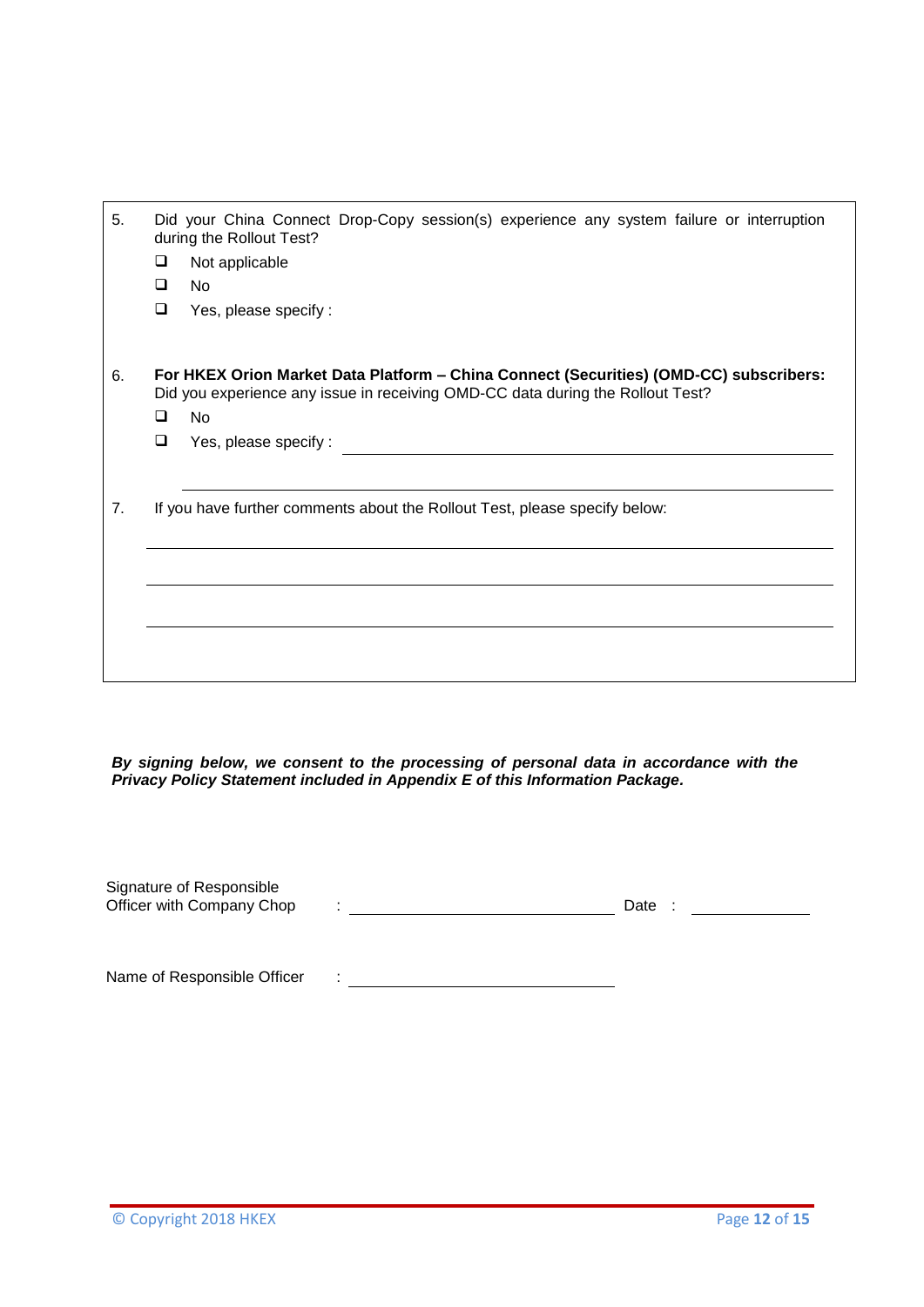## **Testing Stocks and Stock Balances**

#### Security Database for the RT

CSC : SSE Security database as at market open on 29 January 2018. SZSE Security database as at market open on 29 January 2018. For details, please refer to **[Eligible stocks](http://www.hkex.com.hk/Mutual-Market/Stock-Connect/Eligible-Stocks/View-All-Eligible-Securities?sc_lang=en)** page on HKEX website at **[HKEX mutual market](http://www.hkex.com.hk/Mutual-Market/Stock-Connect?sc_lang=en)** web corner.

Pre-set Stock Balances for Northbound Trading

For each CCEP and each Institutional Investor (II) ID allocated to CCEP will have the maximum sellable quantity 5,000 for the following stocks during the RT.

For each Short Selling Security in the RT, the maximum number of shares available for short selling is 5,000.

| <b>SSE Stock</b><br><b>Stock Code</b><br>Mapping in CCASS<br>Code |                                       | Stock Name                                       | Eligible for Short<br>Sell | <b>Stock Balance</b><br>for each EP and<br>II assigned |
|-------------------------------------------------------------------|---------------------------------------|--------------------------------------------------|----------------------------|--------------------------------------------------------|
| 600009                                                            | 90009                                 | SHANGHAI INTERNATIONAL AIRPORT                   | Yes                        | 5,000                                                  |
| 600019                                                            | 90019                                 | <b>BAOSHAN IRON &amp; STEEL</b>                  | Yes                        | 5,000                                                  |
| 600028                                                            | 90028                                 | CHINA PETROLEUM AND CHEMICAL                     | Yes                        | 5,000                                                  |
| 600036                                                            | 90036                                 | CHINA MERCHANTS BANK                             | Yes                        | 5,000                                                  |
| 600066                                                            | 90066                                 | ZHENGZHOU YUTONG BUS                             | Yes                        | 5.000                                                  |
| 600276                                                            | 90276                                 | JIANGSU HENGRUI MEDICINE                         | Yes                        | 5,000                                                  |
| 600690                                                            | 90690                                 | QINGDAO HAIER                                    | Yes                        | 5,000                                                  |
| 600887                                                            | 90887                                 | INNER MONGOLIA YILI INDUSTRIAL                   | Yes                        | 5,000                                                  |
| 600900                                                            | 90900                                 | CHINA YANGTZE POWER                              | Yes                        | 5,000                                                  |
| 601006                                                            | 91006                                 | <b>DAQIN RAILWAY</b>                             | Yes                        | 5,000                                                  |
| 601288                                                            | 91288                                 | AGRICULTURAL BANK OF CHINA                       | Yes                        | 5,000                                                  |
| 601318                                                            | 91318                                 | PING AN INSURANCE                                | Yes                        | 5,000                                                  |
| 601328                                                            | 91328                                 | BANK OF COMMUNICATIONS                           | Yes                        | 5,000                                                  |
| 601398                                                            | 91398                                 | INDUSTRIAL AND COMMERCIAL BANK OF<br>CHINA       | Yes                        | 5,000                                                  |
| 601901                                                            | 91901                                 | <b>FOUNDER SECURITIES</b>                        | Yes                        | 5,000                                                  |
| 601939                                                            | 91939                                 | CHINA CONSTRUCTION BANK                          | Yes                        | 5,000                                                  |
| 601988                                                            | 91988                                 | <b>BANK OF CHINA</b>                             | Yes                        | 5.000                                                  |
| 600567                                                            | 90567                                 | SHANYING INTERNATIONAL HOLDINGS                  | <b>No</b>                  | 5,000                                                  |
| 603077                                                            | 93077                                 | SICHUAN HEBANG BIOTECHNOLOGY                     | <b>No</b>                  | 5,000                                                  |
| 603288                                                            | 93288                                 | FOSHAN HAITIAN FLAVOURING AND FOOD               | <b>No</b>                  | 5,000                                                  |
| <b>SZSE Stock</b><br>Code                                         | <b>Stock Code</b><br>Mapping in CCASS | <b>Stock Name</b>                                | Eligible for Short<br>Sell | <b>Stock Balance</b><br>for each EP and<br>II assigned |
| 000001                                                            | 70001                                 | <b>PING AN BANK</b>                              | Yes                        | 5,000                                                  |
| 000333                                                            | 70333                                 | <b>MIDEA GROUP</b>                               | Yes                        | 5,000                                                  |
| 000651                                                            | 70651                                 | <b>GREE ELECTRIC APPLIANCES INC OF</b><br>ZHUHAI | Yes                        | 5,000                                                  |
| 000725                                                            | 70725                                 | <b>BOE TECHNOLOGY GROUP</b>                      | Yes                        | 5,000                                                  |
| 000858                                                            | 70858                                 | <b>WULIANGYE YIBIN</b>                           | Yes                        | 5,000                                                  |
| 002027                                                            | 72027                                 | FOCUS MEDIA INFORMATION TECHNOLOGY               | Yes                        | 5,000                                                  |
| 002415                                                            | 72415                                 | HANGZHOU HIKVISION DIGITAL<br><b>TECHNOLOGY</b>  | Yes                        | 5,000                                                  |
| 002589                                                            | 72589                                 | REALCAN PHARMACEUTICAL                           | No                         | 5,000                                                  |
| 300124                                                            | 77124                                 | SHENZHEN INOVANCE TECHNOLOGY                     | Yes                        | 5,000                                                  |
| 300433                                                            | 77433                                 | LENS TECHNOLOGY                                  | No                         | 5,000                                                  |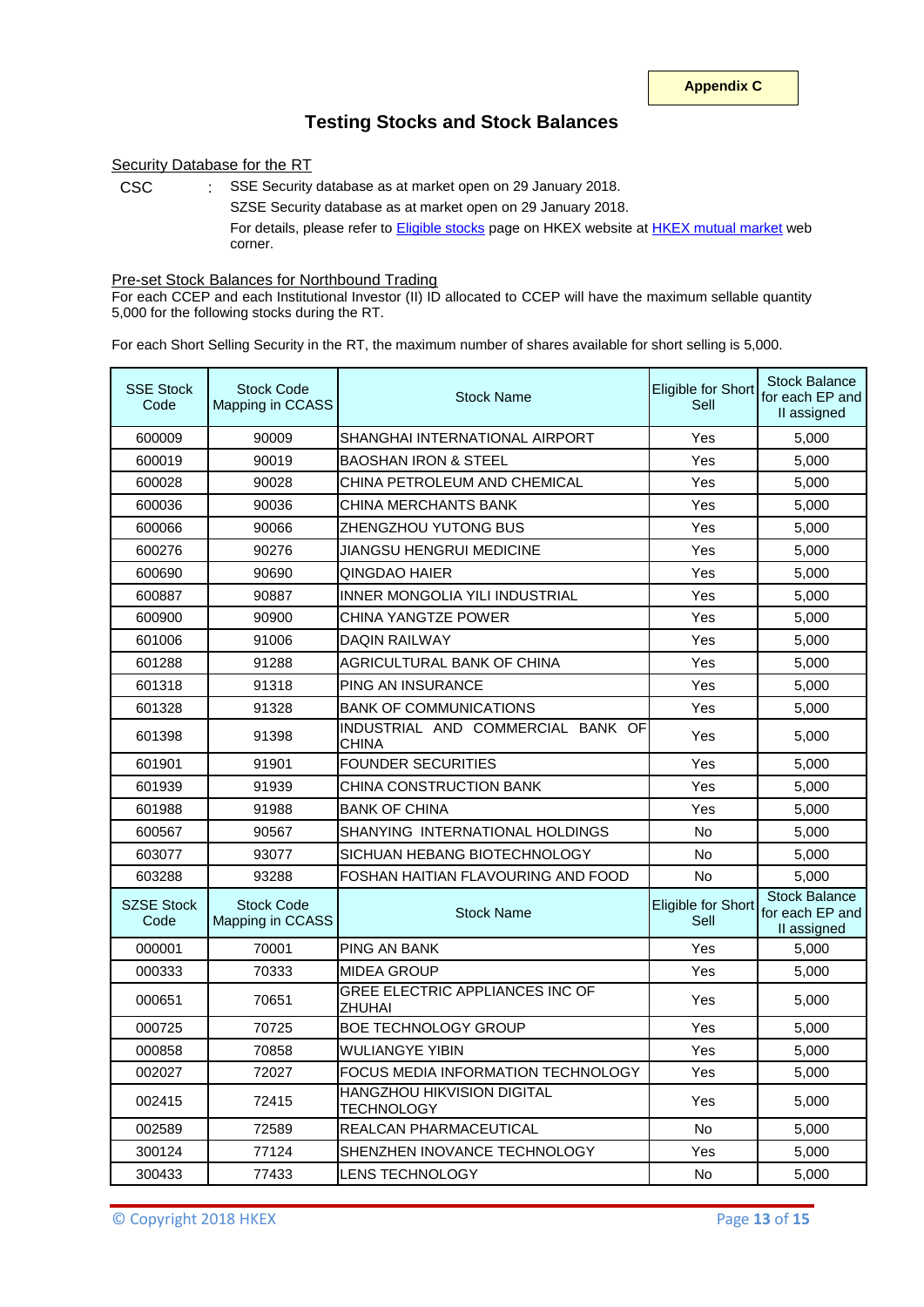**Appendix D**

# **Notes on Order Input for Rollout Test**

The following notes on order input are applicable for Opening Call Auction and Continuous Auction Sessions of Northbound Trading

### **General**

- 1. Orders to be input should be at prices within +/- 10% from previous closing price.
- 2. Buy orders should not below the current best bid price/ the latest trade price / the previous closing price (as the case may be) by more than 3%.
- 3. Cancel outstanding orders as far as possible.

#### Short Selling Order

- 4. A Short Selling order for a Short Selling Security shall not be input into the CSC at a price lower than the most recent execution price for that Short Selling Security or, if there have been no executed trades for that Short Selling Security on the relevant CSC trading day, the previous closing price for that Short Selling Security.
- 5. Short Selling order must be in multiples of 100 shares.
- 6. Any Short Selling order of a Short Selling Security that, if executed, will cause the 1% daily limit to be exceeded during the course of a CSC trading day will be rejected by the CSC.

#### Sell Order and Buy Order for Pre-Trade Checking Function for Institutional Investors

7. For those supporting pre-trade checking function for institutional investors, input Institutional Investor ID (IIID) for sell orders and, if applicable, buy orders.